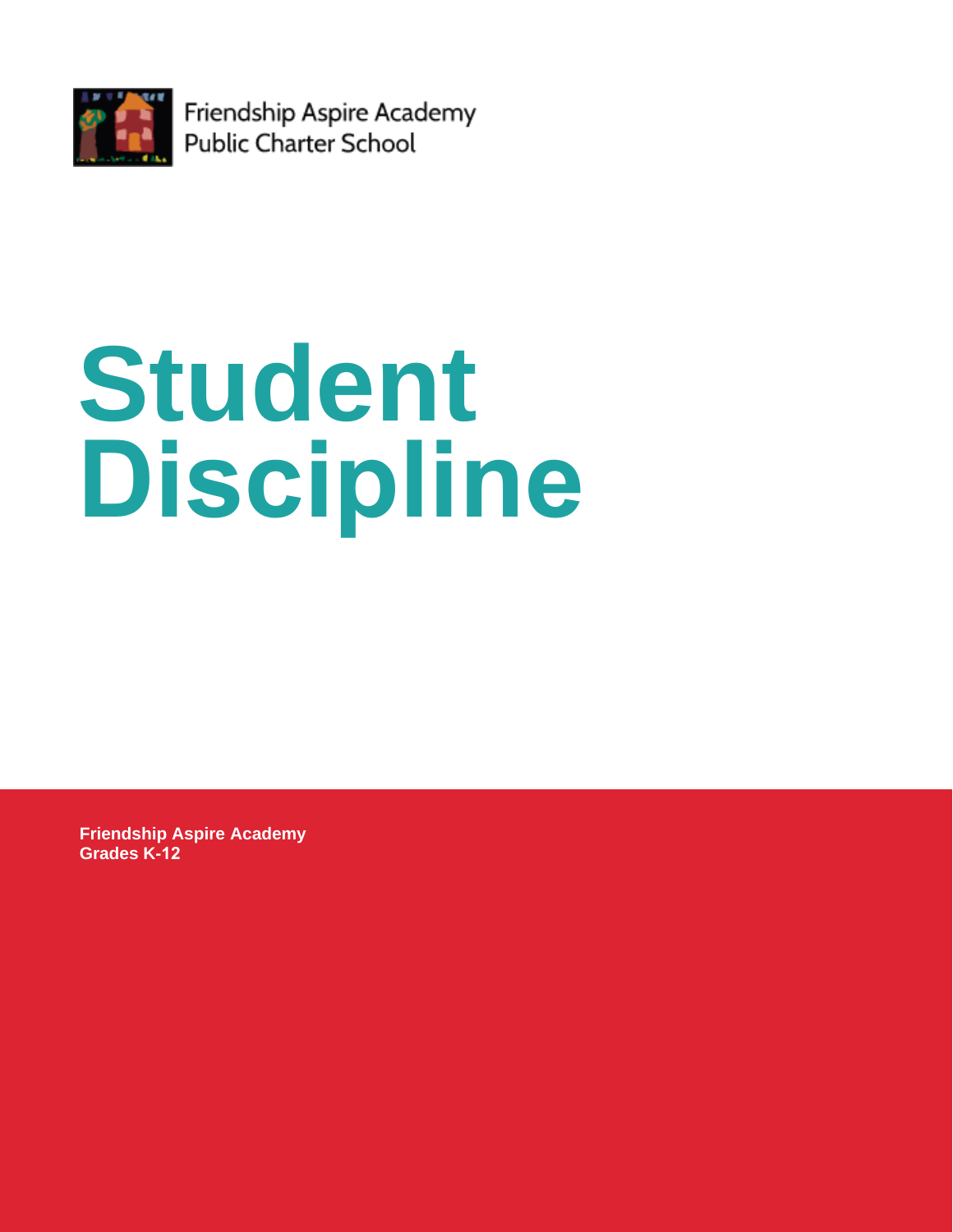# Friendship Aspire Academy Code of Conduct and Discipline Policy

# Code of Conduct **Introduction**

The mission of Friendship Aspire Academy is to provide a world-class education that motivates students to achieve high academic standards, enjoy learning and develop as ethical, literate, well-rounded and selfsufficient citizens who contribute actively to their communities.

In the spirit of the mission, Friendship Aspire Academy presents this Code of Conduct to members of our school community. In this Code, Friendship Aspire Academy articulates our commitment to creating a safe and nurturing learning environment in which all of our students have the best possible opportunities to thrive both academically and socially.

## Friendship Aspire Academy Core Values

The Core Values listed below are characteristics that must be demonstrated by every member of the Friendship Aspire Academy community. Students will see the Core Values posted throughout Friendship Aspire Academy and will be expected to recite them.

#### **INTEGRITY**

Be honest and fair to others.

#### **RESPONSIBILITY**

Choose right over wrong. Accept consequences for your actions.

#### **CONFIDENCE**

Know that you can achieve.

#### CARE

Help others.

#### COMMITMENT

Find your purpose and stay true to it.

#### **PATIENCE**

Face challenges by seeking understanding – not with anger and violence.

#### **PERSISTENCE**

Do not allow anyone, not even yourself, to steer you off the road to success. Be determined to achieve.

#### RESPECT

Hold others in high regard and understand that you can learn from them. See each person's value.

In keeping with the Core Values, the following are principles that all students must follow:

- Attend school and class everyday on time;
- Adhere to the dress code policy;
- Strive for excellence;
- Actively seek opportunities to become involved in extracurricular activities;
- Be respectful and courteous in your interactions with others;
- Contribute to maintaining a safe and welcoming environment for all;
- Seek non-confrontational, non-combative solutions at all times in resolving conflicts;
- Understand your actions have consequences; and
- Embrace your role as representatives of Friendship Aspire Academy, both on and off school grounds.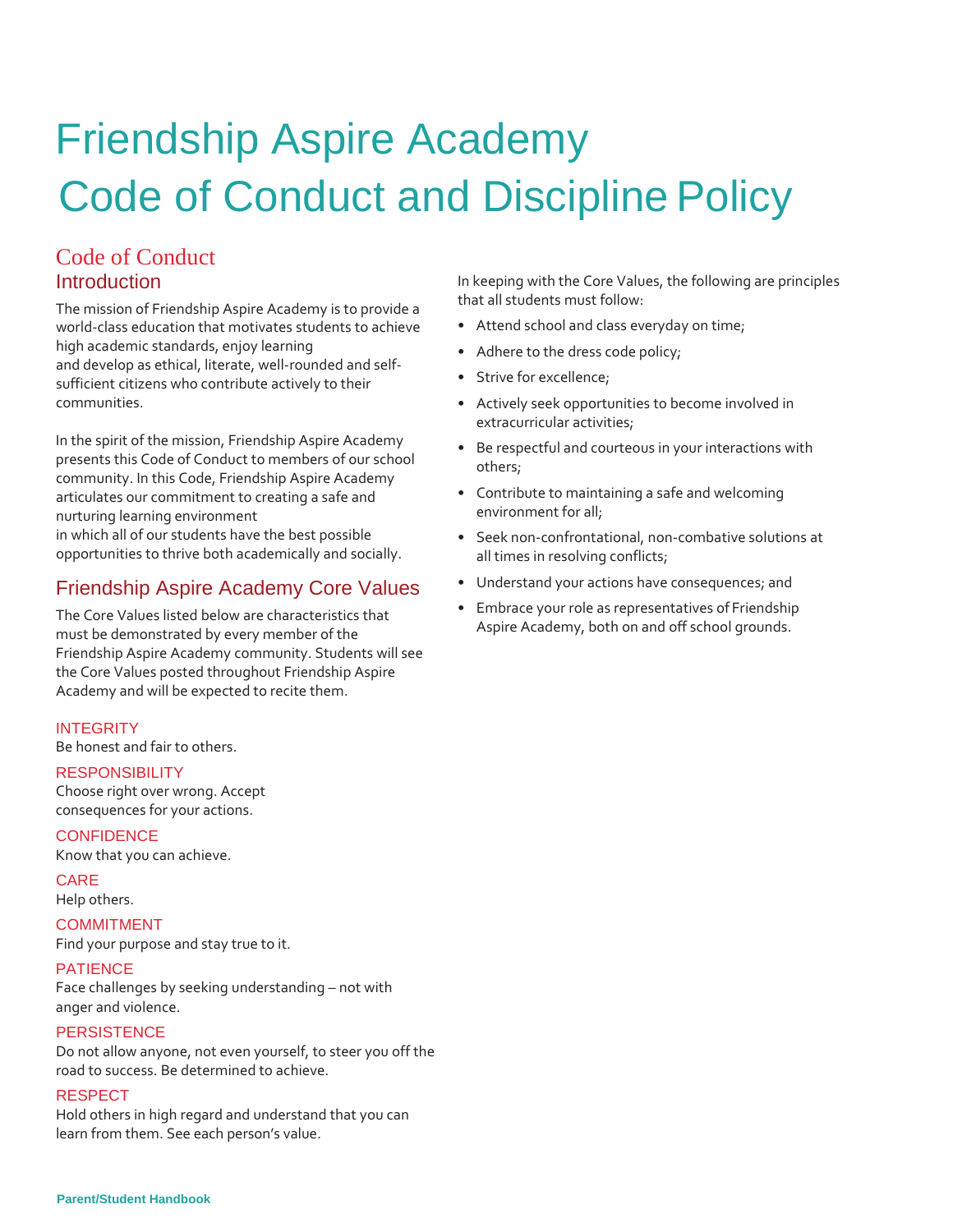# **Discipline Policy**

This policy is designed to address conduct that might reasonably lead the school to forecast substantial disruption of or material interference with school activities, undermine the school's basic educational mission or interfere with the rights of others. The following are details regarding when the policy applies, disciplinary action that may be taken for violating the policy, a list of infractions and other school policies that parents must review with their children.

### Jurisdiction

The provisions of this Code of Conduct purport to control, regulate or establish standards for the actions, behavior or activities of students at Friendship Aspire Academy. Provisions are enforceable by school authorities during regularly scheduled school hours, as well as other times and places, including, but not limited to the following:

- When the student is on school grounds
- When the student is on or off school grounds participating in or attending any school function or activity, including, but not limited to, extended learning, extra-curricular activities, field trips or class trips sponsored by Friendship Aspire Academy
- While the student is away from school grounds if the misconduct directly affects the good order, efficient management and welfare of other students (this specifically includes, but is not limited to, bullying and cyber bullying)
- When the student is off school grounds while wearing the school's uniform and traveling on foot or public transportation.

#### Alternate Instruction

For students who receive out-of-school suspensions, arrangements will be made between the school and each individual family for picking up work and making up any missed assignments and classroom instructional support. Students who are suspended during the period of state assessment administration will be allowed to take the state assessment and will be required to leave school grounds after daily completion of the assessment. Additionally, Friendship Aspire Academy complies with the laws and regulations pertaining to special education students receiving appropriate due process and services.

# Disciplinary Action

Students who violate the discipline policy will be subject to one or more of the following documented actions at the discretion of the school administration and the Board of Trustees. School administrators are encouraged to utilize positive behavioral interventions and discipline actions that are less severe than an out of school suspension, when appropriate. A student's failure to adhere to any of the following may result in further disciplinary action. Mandatory parent involvement is required as part of student re-entry into the classroom and additional parent involvement may be mandated in some cases.

Disciplinary actions can include, but are not limited to the following:

- Time out (elementary grades only)
- Temporary Placement in Another Classroom
- Teacher/Student Conference
- Parent Call
- Reflective Assignments
- Additional Instructional Time
- Behavior Contract
- Behavior Intervention Plan
- Mediation
- Counseling
- **Restitution**
- **Detention**
- Student Staff Support Team (SSST) Referral
- Exclusion/Deprivation of Privileges
- Confiscation of Inappropriate Items
- Community Service
- Other as Assigned by the School Leader
- Abeyance/Probation
- Alternative Programs
- Out-of-School Suspension
- Expulsion
- Referral to Law Enforcement Agencies

Parents reserve the right to due process for all expulsion recommendations.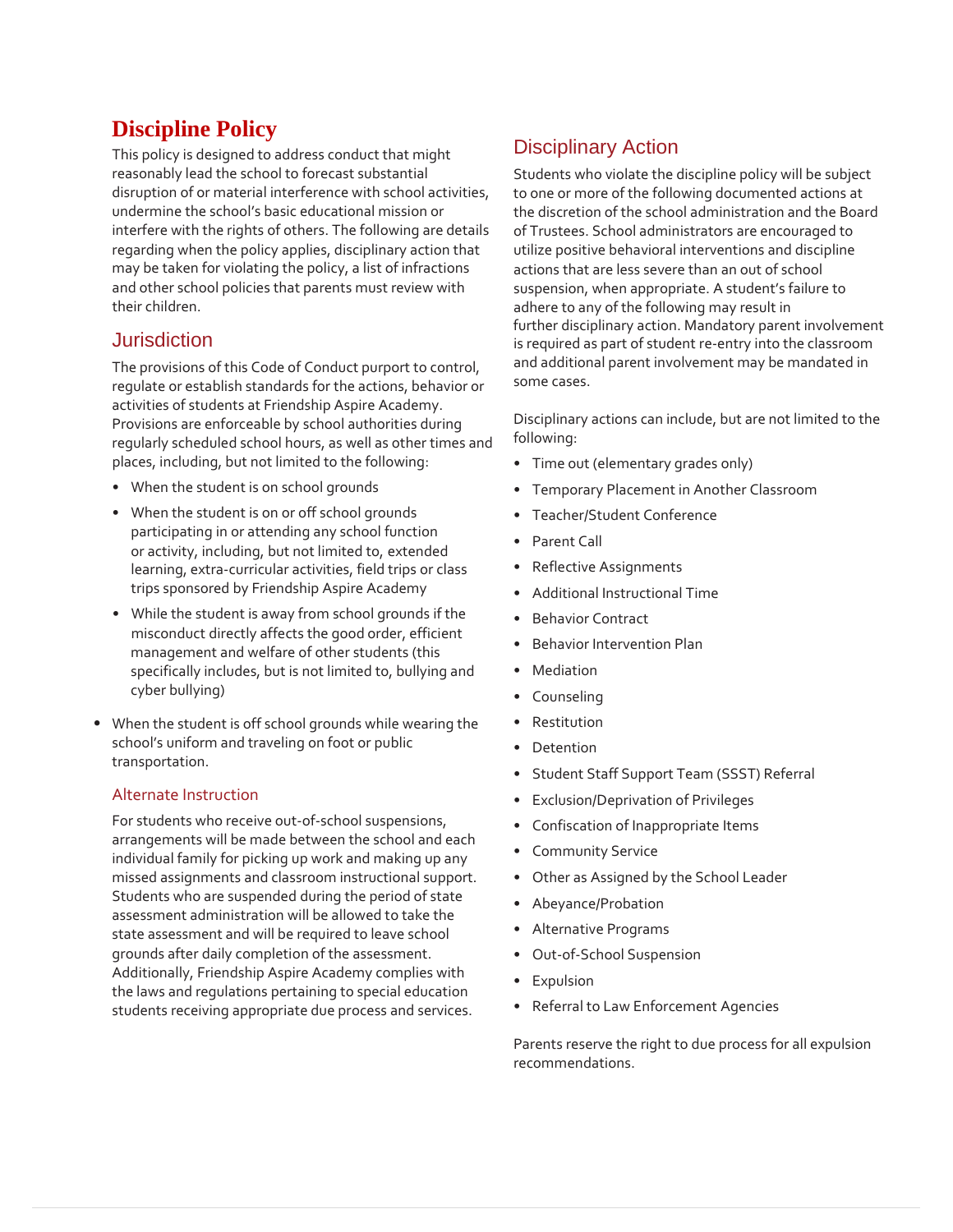#### INAPPROPRIATE AND DISRUPTIVE BEHAVIORS AND LEVELS OF RESPONSES AND INTERVENTIONS

**Class I Infractions**: Teacher or Administrator Response (Including, but not limited to Positive Behavior Intervention Responses, unless consistently repeated behavior)

**Class II Infractions**: Administrator Response or 1 to 5 day out-of-school suspension

**Class III Infractions**: Administrator Response or Long-Term Suspension (6 to a maximum of 20 days) and Possible Recommendation for Expulsion

| Infraction<br><b>Categories</b>                                       | Codes              | <b>Inappropriate or Distruptive</b><br>Behavior Elementary = $K -$ Grade 5                                                                  | Class <sub>1</sub>                | Class <sub>2</sub>                | Class <sub>3</sub>                | Immediate<br><b>Referral to</b><br><b>PBPD</b> |
|-----------------------------------------------------------------------|--------------------|---------------------------------------------------------------------------------------------------------------------------------------------|-----------------------------------|-----------------------------------|-----------------------------------|------------------------------------------------|
| ABSENCES                                                              |                    | Persistent and/or excessive unexcused absences<br>from School                                                                               | $\boldsymbol{\times}$<br>Elem     |                                   |                                   |                                                |
| <b>ACADAMIC</b><br><b>DISHONESTY</b>                                  | $E-B3$             | Commits an act of academic dishonesty (first offense)                                                                                       |                                   | $\boldsymbol{\mathsf{x}}$<br>Elem |                                   |                                                |
|                                                                       | $E-C3$             | Commits an act of academic<br>dishonesty (second offense)                                                                                   |                                   |                                   | $\boldsymbol{\mathsf{x}}$<br>Elem |                                                |
| <b>ACTIVATION OF</b><br><b>FALSE ALARM/</b><br><b>BOMB THREAT</b>     | $E-C10$            | Commits or is involved in committing false alarms                                                                                           |                                   |                                   | $\times$<br>Elem                  |                                                |
| <b>ASSAULT</b>                                                        | $E-C11$<br>$S-C17$ | Assaults or attempts to assault an individual                                                                                               |                                   |                                   | $\boldsymbol{\mathsf{x}}$<br>Elem |                                                |
| <b>BULLYING</b><br>/CYBER-BULLYING                                    | $E-C21$            |                                                                                                                                             |                                   |                                   |                                   |                                                |
| COERCION/ INCITING<br><b>VIOLATION OF</b><br><b>DISCIPLINE POLICY</b> | $E-B7$             | Incites or coerces another student to commit a class 2<br>infraction                                                                        |                                   | $\boldsymbol{\mathsf{x}}$<br>Elem |                                   |                                                |
|                                                                       | $E-C14$            | Incites or coerces another student to commit a class 3<br>infraction                                                                        |                                   |                                   | $\boldsymbol{\mathsf{x}}$<br>Elem |                                                |
|                                                                       | $E-C15$            | Commits two or more Class III infractions in<br>the same school year and is therefore subject<br>to automatic recommendation for expulsion. |                                   |                                   | $\times$<br>Elem                  |                                                |
| DISRESPECTFUL<br><b>BEHAVIOR</b>                                      | $E-A1$             | Carries out, possess, creates material<br>and or uses inappropriate language of<br>an offensive nature                                      | $\bm{\mathsf{x}}$<br>Elem         |                                   |                                   |                                                |
|                                                                       | $E-A_3$            | Is anywhere other than assigned<br>location without permission from<br>school staff or supervising adult                                    | $\boldsymbol{\mathsf{x}}$<br>Elem |                                   |                                   |                                                |
| DEFIANCE OF<br>AUTHORITY/                                             | $E-A5$             | Does not follow directions of an adult                                                                                                      | $\boldsymbol{\mathsf{x}}$<br>Elem |                                   |                                   |                                                |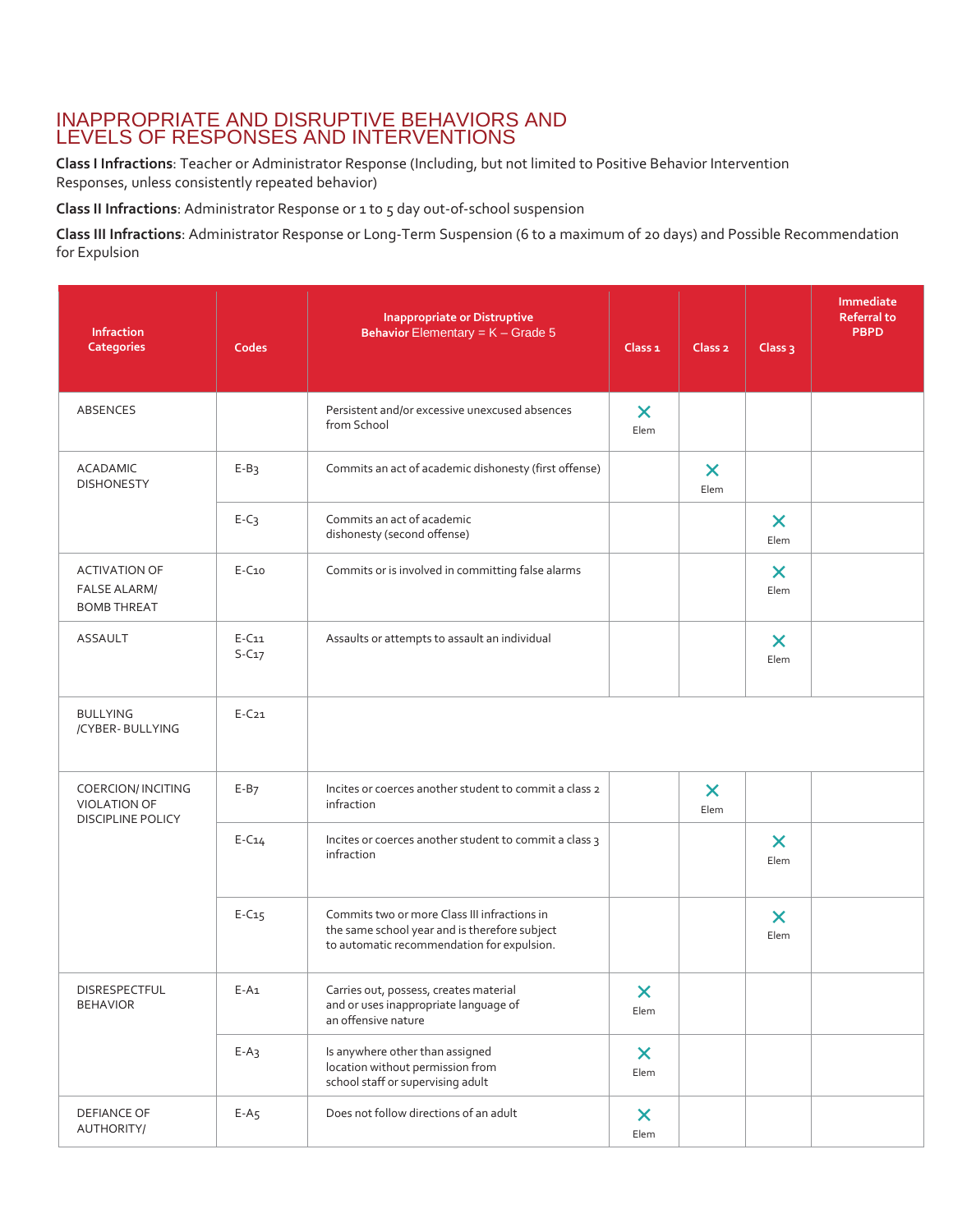| REFUSAL TO OBEY<br><b>SCHOOL POLICIES</b>   | $E-AG$   | Engages in disorderly conduct                    | Elem |           |           |  |
|---------------------------------------------|----------|--------------------------------------------------|------|-----------|-----------|--|
|                                             | $E-C6$   | Trespasses on school property or at school event |      |           | ×<br>Elem |  |
| <b>DESTRUCTION OF</b><br>PROPERTY/VANDALISM | $E - B4$ | Vandalizes or destroys property (under \$100.00) |      | ×<br>Elem |           |  |
|                                             | $E - C4$ | Vandalizes or destroys property (over \$100.00)  |      |           | X<br>Elem |  |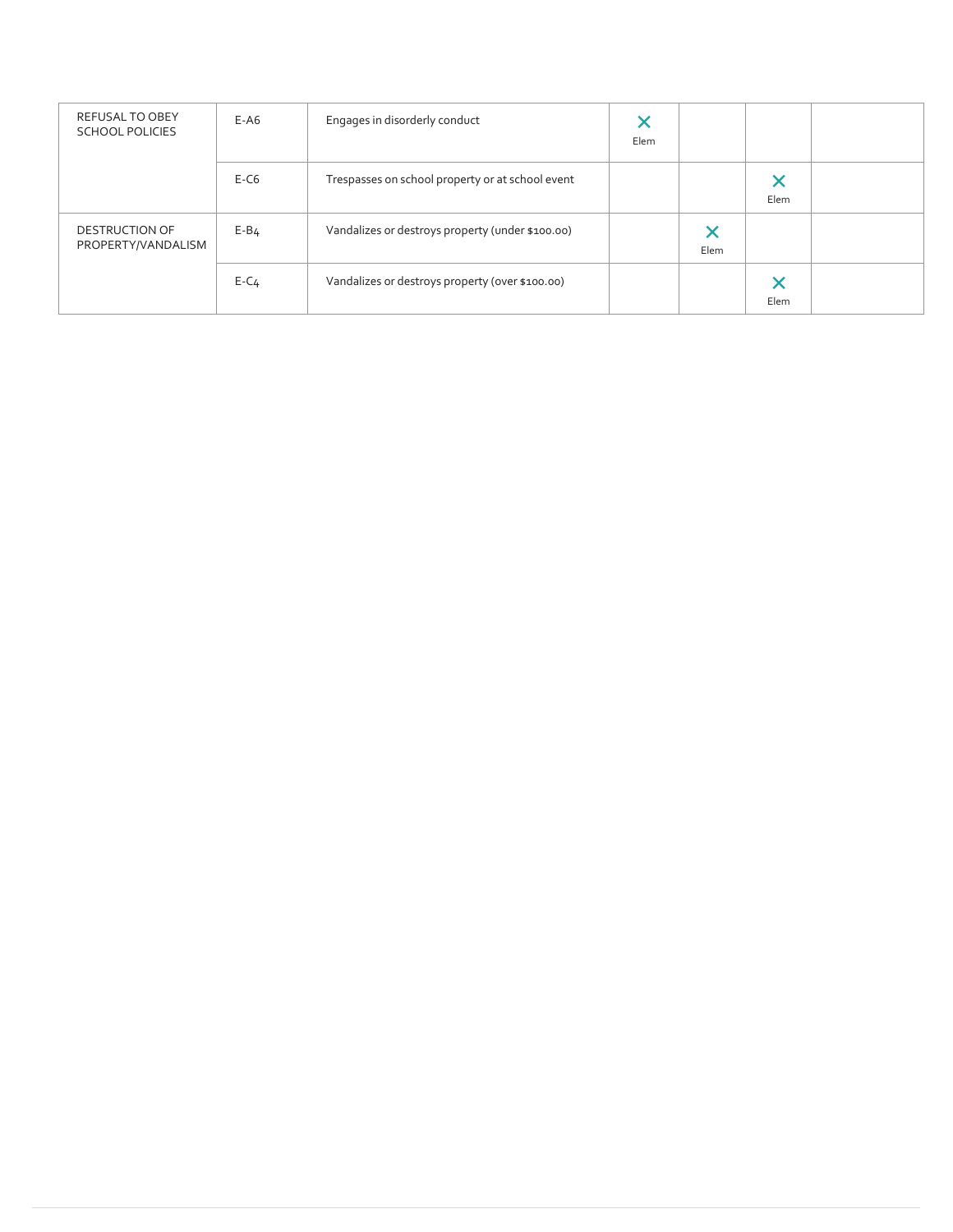| Infraction<br><b>Categories</b>                                                                                        | Codes    | <b>Inappropriate or Distruptive Behavior</b><br>Elementary = $PreK - Grade 5$<br>Secondary = Grade 6 - Grade 12                                                                                                                                                                                                                                                                                               | Class <sub>1</sub>                | Class <sub>2</sub>                | Class $3$                         | Immediate<br><b>Referral to</b><br><b>PBPD</b> and/or<br>outside<br>agency |
|------------------------------------------------------------------------------------------------------------------------|----------|---------------------------------------------------------------------------------------------------------------------------------------------------------------------------------------------------------------------------------------------------------------------------------------------------------------------------------------------------------------------------------------------------------------|-----------------------------------|-----------------------------------|-----------------------------------|----------------------------------------------------------------------------|
| DRESS CODE<br><b>VIOLATION</b>                                                                                         | $E-A2$   | Violates Uniform Policy                                                                                                                                                                                                                                                                                                                                                                                       | $\boldsymbol{\mathsf{X}}$<br>Elem |                                   |                                   |                                                                            |
| <b>FIGHTING</b>                                                                                                        | $E-B1$   | Fights with another student                                                                                                                                                                                                                                                                                                                                                                                   |                                   | $\boldsymbol{\mathsf{X}}$<br>Elem |                                   |                                                                            |
| FORGERY/FALSE<br><b>INFORMATION</b>                                                                                    | $E-B2$   | Forges, alters, destroys or fabricates any document<br>or item                                                                                                                                                                                                                                                                                                                                                |                                   | $\boldsymbol{\mathsf{x}}$<br>Elem |                                   |                                                                            |
| <b>GAMBLING</b>                                                                                                        | $E-C2$   | Gambles or is a spectator                                                                                                                                                                                                                                                                                                                                                                                     |                                   |                                   | $\boldsymbol{\mathsf{x}}$<br>Elem |                                                                            |
| HARASSMENT                                                                                                             | $E-C5$   | Engages in harassment                                                                                                                                                                                                                                                                                                                                                                                         |                                   |                                   | $\boldsymbol{\mathsf{x}}$<br>Elem |                                                                            |
| <b>INAPROPRIATE USE</b><br>OF TECHNOLOGY                                                                               | $E - A4$ | Possess or uses electronic devises not related to<br>instruction                                                                                                                                                                                                                                                                                                                                              | $\boldsymbol{\mathsf{x}}$<br>Elem |                                   |                                   |                                                                            |
|                                                                                                                        | $E-B5$   | Inappropriate use of technology                                                                                                                                                                                                                                                                                                                                                                               |                                   | $\boldsymbol{\times}$<br>Elem     |                                   |                                                                            |
| POSSESSES,<br>USES SELLS OR<br><b>DISTRIBUTES A</b><br><b>CONTROLLED OR</b><br><b>UNCONTROLLED</b><br><b>SUBSTANCE</b> | $E-C8$   | Brings, possesses, uses, sells or distributes a controlled<br>or uncontrolled substance, including but not limited<br>to tobacco products, alcohol, drug<br>paraphernalia (i.e. roach clips, bongs, rolling<br>papers etc.) and/<br>or prescription drugs that have not been specifically<br>prescribed to the individual in possession of or using<br>and/or have not been checked in with the school nurse. |                                   |                                   | $\bm{\times}$<br>Elem             |                                                                            |
| POSSESSION OF<br><b>DANGEROUS</b><br><b>OBJECTS</b><br>NOT FOR ANY<br>RESONABLE USE<br>TO STUDENT AT<br><b>SCHOOL</b>  | $E-C19$  | Possesses an object than can be used as a<br>weapon and is not of any reasonable use to<br>the student at school.                                                                                                                                                                                                                                                                                             |                                   | $\boldsymbol{\mathsf{x}}$<br>Elem |                                   |                                                                            |
|                                                                                                                        | $E-C20$  | Distributes, uses and/or sells incendiary device                                                                                                                                                                                                                                                                                                                                                              |                                   |                                   | $\boldsymbol{\mathsf{x}}$<br>Elem |                                                                            |
|                                                                                                                        | $E-C7$   | Brings, possesses, and/or uses a weapon, incendiary,<br>explosive or other object that is readily dangerous or<br>can be used as a weapon and is not of any<br>reasonable use to the student at school.                                                                                                                                                                                                       |                                   |                                   | $\boldsymbol{\mathsf{x}}$<br>Elem | $\boldsymbol{\mathsf{x}}$                                                  |
|                                                                                                                        | E-B8     | Uses, distributes, and/or sells an object that can be<br>used as a weapon, explosive, or other dangerous<br>object                                                                                                                                                                                                                                                                                            |                                   | $\boldsymbol{\mathsf{x}}$<br>Elem |                                   |                                                                            |
|                                                                                                                        | E-B10    | Possesses matches or lighter                                                                                                                                                                                                                                                                                                                                                                                  |                                   | $\boldsymbol{\mathsf{x}}$<br>Elem | $\boldsymbol{\mathsf{x}}$<br>Sec  |                                                                            |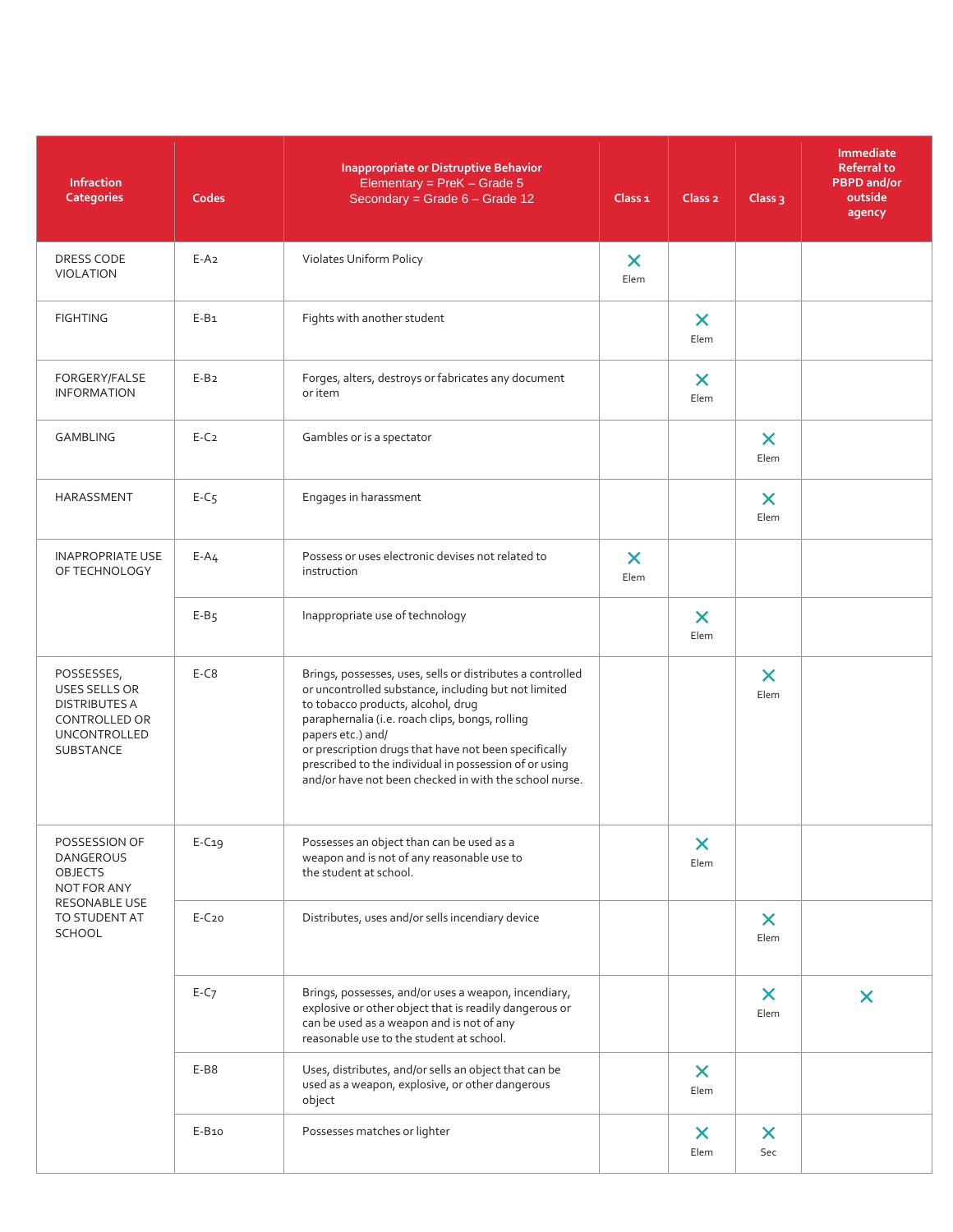|               | $E-C16$  | Mandatory referral to the police or juvenile system<br>for any student who brings or possesses a gun at<br>school (must be expelled for no less than one [1]<br>calendar year under Federal Gun Free Schools Act) |      | Elem/Sec |  |
|---------------|----------|-------------------------------------------------------------------------------------------------------------------------------------------------------------------------------------------------------------------|------|----------|--|
| ROBBERY/THEFT | $E-C17$  | Robbery/Attempted robbery                                                                                                                                                                                         |      | Elem     |  |
|               | $E - B4$ | Theft of property (over \$100.00)                                                                                                                                                                                 | Elem |          |  |
|               | $E - C4$ | Theft of property (over \$100.00)                                                                                                                                                                                 |      | Elem     |  |

| <b>Infraction</b><br><b>Categories</b>               | Codes   | <b>Inappropriate or Distruptive Behavior</b><br>Elementary = $K -$ Grade 5          | Class <sub>1</sub> | Class <sub>2</sub>            | Class $3$                     | Immediate<br><b>Referral to</b><br><b>PBPD</b> and/or<br>outside<br>agency |
|------------------------------------------------------|---------|-------------------------------------------------------------------------------------|--------------------|-------------------------------|-------------------------------|----------------------------------------------------------------------------|
| <b>SERIOUS BODILY</b><br><b>INJURY</b>               | $E-C12$ | Commits or attempts to commit an act that<br>causes severe injury to another person |                    |                               | $\boldsymbol{\times}$<br>Elem |                                                                            |
| <b>SEXUALLY</b><br><b>BASED</b><br><b>INFRACTION</b> | $E-B9$  | Engages in sexual contact (includes inappropriate<br>touching, feeling)             |                    | $\boldsymbol{\times}$<br>Elem |                               |                                                                            |
|                                                      | $E-B6$  | Engagement in sexual acts (includes consensual<br>sexual activity, sexting)         |                    | $\boldsymbol{\times}$<br>Elem |                               |                                                                            |
|                                                      | $E-C13$ | Commits or attempts to commit an act of sexual assault                              |                    |                               | $\boldsymbol{\times}$<br>Elem |                                                                            |
| THREATENING                                          | $E-C9$  | Commits threatening act against an individual                                       |                    |                               | $\bm{\times}$<br>Elem         | X                                                                          |
|                                                      |         |                                                                                     |                    |                               |                               |                                                                            |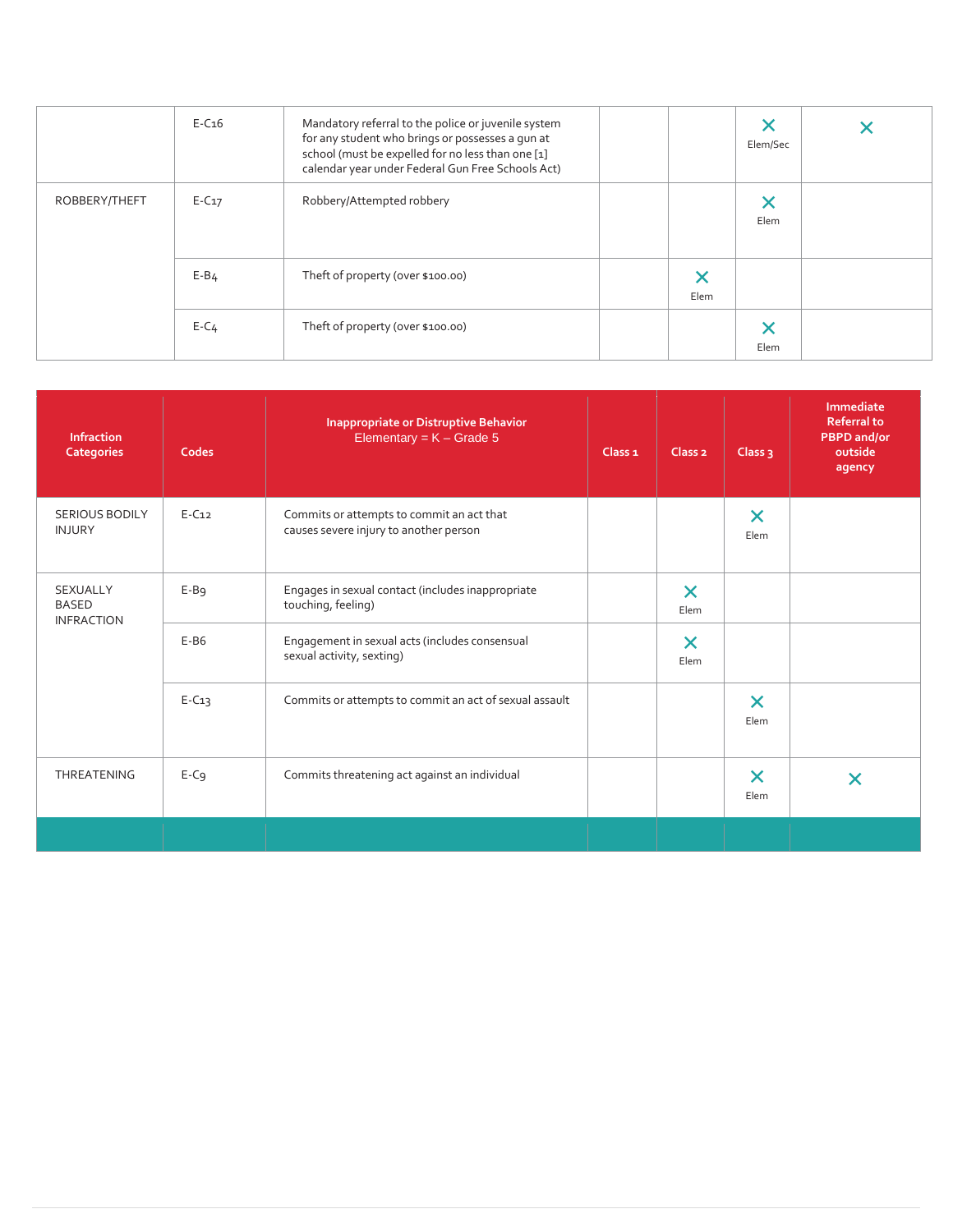# Code of Conduct Definitions

**Academic Dishonesty** – Using or submitting information through methods not approved by teachers or administration, obtaining data that is classified, and/ or taking ownership for information or documentation that is not created by the student. This includes, but is not limited to plagiarizing, cheat sheets, unapproved materials during testing, possession of answer keys or tests and/or completing another student's assignment. Intentionally or knowingly helping or attempting to help another to commit an act of academic dishonesty.

**Assault** – Assault is a physical, unprovoked attack, which causes and/or attempts to cause personal injury to another student, staff member or anyone on school property. Failure to stop fighting after a fight has been broken up, or continuing to fight when the other person cannot or will not defend him/herself, will also be considered assault.

**Bullying** – Friendship Aspire Academy defines bullying as any severe, pervasive, or persistent act or conduct whether physical, electronic, or verbal that:

1. May be based on a youth's actual or perceived race, color, ethnicity, religion, national origin, sex, age, marital status, personal appearance, sexual orientation, gender identity or expression, intellectual ability, familial status, family responsibilities, matriculation, political affiliation, genetic information, disability, source of income, status as a victim of an intrafamily offense, place of residence or business, or any other distinguishing characteristic, or on a youth's association with a person, or group with any person, with one or more of the actual or perceived foregoing characteristics; and

- 2. Can reasonably be predicted to:
	- a. a. Place the youth in reasonable fear of physical harm to their person or property;
	- b. Cause a substantial detrimental effect on the youth's physical or mental health;
	- c. Substantially interfere with the youth's academic performance or attendance; or
	- d. Substantially interfere with the youth's ability to participate in or benefit from the services, activities or privileges provided by an agency, educational institution or grantee.

For the investigative process, please refer to the Friendship Aspire Academy Bullying Policy.

**Disorderly Conduct** – Disorderly conduct includes, but is not limited to: yelling, running, pushing, shoving or engaging in horseplay. Excessive verbal abuse or physical interaction that results in disruption is also considered disorderly conduct.

**Expulsion** – Permanent dismissal of a student from the school program. If an expulsion is approved, it is the responsibility of the parent/guardian to place the student in another school. The special education team will assist a parent of a student with special needs to ensure the student is enrolled at another school.

**Fabrication/Forgery/Alteration/Destruction** Intentional or unauthorized creation, alteration, falsification, destruction or invention of any official document including but not limited to 911 phone calls, issuing a bomb threat, setting off a fire alarm, etc.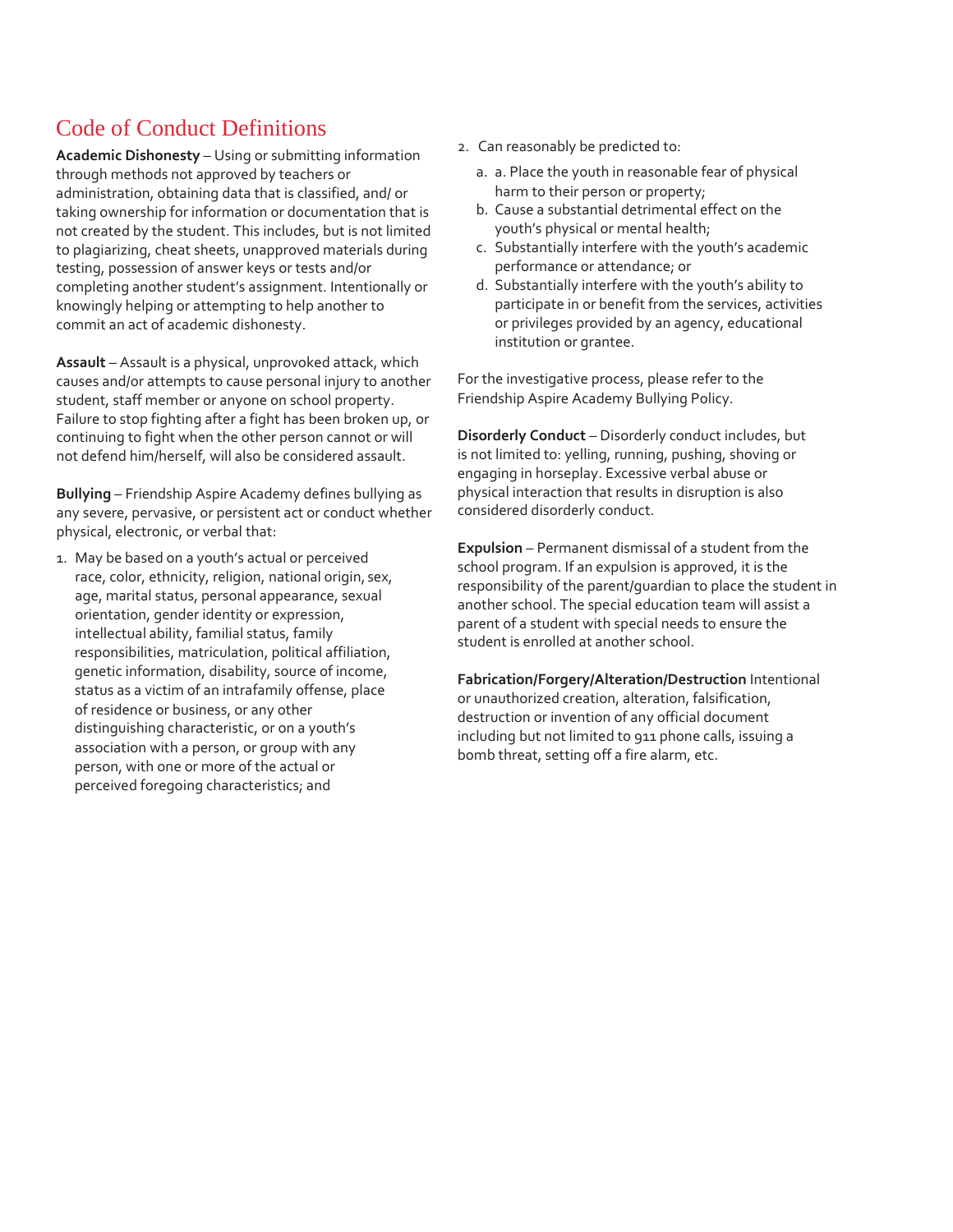**Gambling** – Gambling is the participation in any game where money or other items have been or may be exchanged. Any spectator is deemed a promoter of gambling and therefore will be subject to disciplinary action.

**Gang-related activity** – A gang is any ongoing organization, association or group of three or more persons, whether formal or informal, having as one of its primary activities the commission of criminal acts and having a common name or common identifying signs, colors or symbols. Gang-related activity is any conduct engaged in by a student 1) on behalf of a gang, 2) to perpetuate the existence of any identified gang, or 3) to promote the common purpose and design of any identified gang.

**Group Fighting** – An altercation between more than two (2) participants involved in a physical confrontation.

**Harassment** – Words and/or actions directed toward an individual or group of individuals to intimidate, degrade, and/or fail to respect another person's dignity. Harassment includes, but is not limited to, references made to a person or group based upon age, sex, race, religion or ethnic origin. Verbal comments, sexual name- calling, gestures, jokes, slurs or spreading sexual rumors directed toward an individual or group is also considered harassment. Sexual harassment is unwelcome sexual advances, requests for sexual favors, or other unwelcome verbal or physical contact of a sexual nature.

**Incendiary** – A bomb or combination of chemicals used to start a fire (i.e., matches lighters, explosives, etc.)

**Possession** – Having the item(s) on one's personal property; or under one's control by placement of and knowledge of the location of the item(s) on school property or willing to transfer or accept any prohibited object/item to/from any other person who possesses or brings the item on school grounds.

**Sexual Assault** – Any unwanted sexual contact or attention achieved by force, threats, bribes, manipulation, pressure, tricks and/or violence.

**Sexual Acts** – Inappropriate touching or feeling.

**Sexual Contact** – engagement in consensual sexual activity including sexting.

**Suspension** – Temporary dismissal of a student from the regular school program and school-sponsored events for the allotted time assigned by a school administrator. Suspensions can range from 1 to 45 school days, depending on the seriousness of the violation. Students are expected to complete work packets while they serve their suspension. Special Education students will receive appropriate services required under the law. After a suspension, parents/guardians are responsible for scheduling a conference with a Friendship administrator on or before the day the student returns from suspension.

**Theft** – Acceptance, possession, sale, purchase, transfer and/or taking of property belonging to another person without his/her consent and knowledge.

**Threatening an individual** – Verbal or physical acts and/ or written statements regarding harm to an individual's life, physical or emotional well-being and/or personal property. Additionally, obtaining or attempting to obtain any item or money by intimidation, force, fraud or illegal use of authority is considered extortion. These actions include but are not limited to arguing, balling up fist, writing notes, extortion, displaying a weapon or posturing.

**Trespassing** – Trespassing is unauthorized presence on school property or at a school event, including those off school grounds. It also includes a student entering any area without authorization to do so. If suspended or expelled from school, a student is not allowed on any school district property or allowed to participate in school sponsored extra-curricular activities on campus or off- site.

**Vandalism, Destruction of property** – Willful or malicious destruction, defacement or damage to school and/or personal property.

**Weapon** – A weapon, device, instrument, material or substance, animate or inanimate that is used for, or is readily capable of, causing death or serious bodily injury, except that such item does NOT include a pocket knife with a blade of less than 2 ½ inches in length.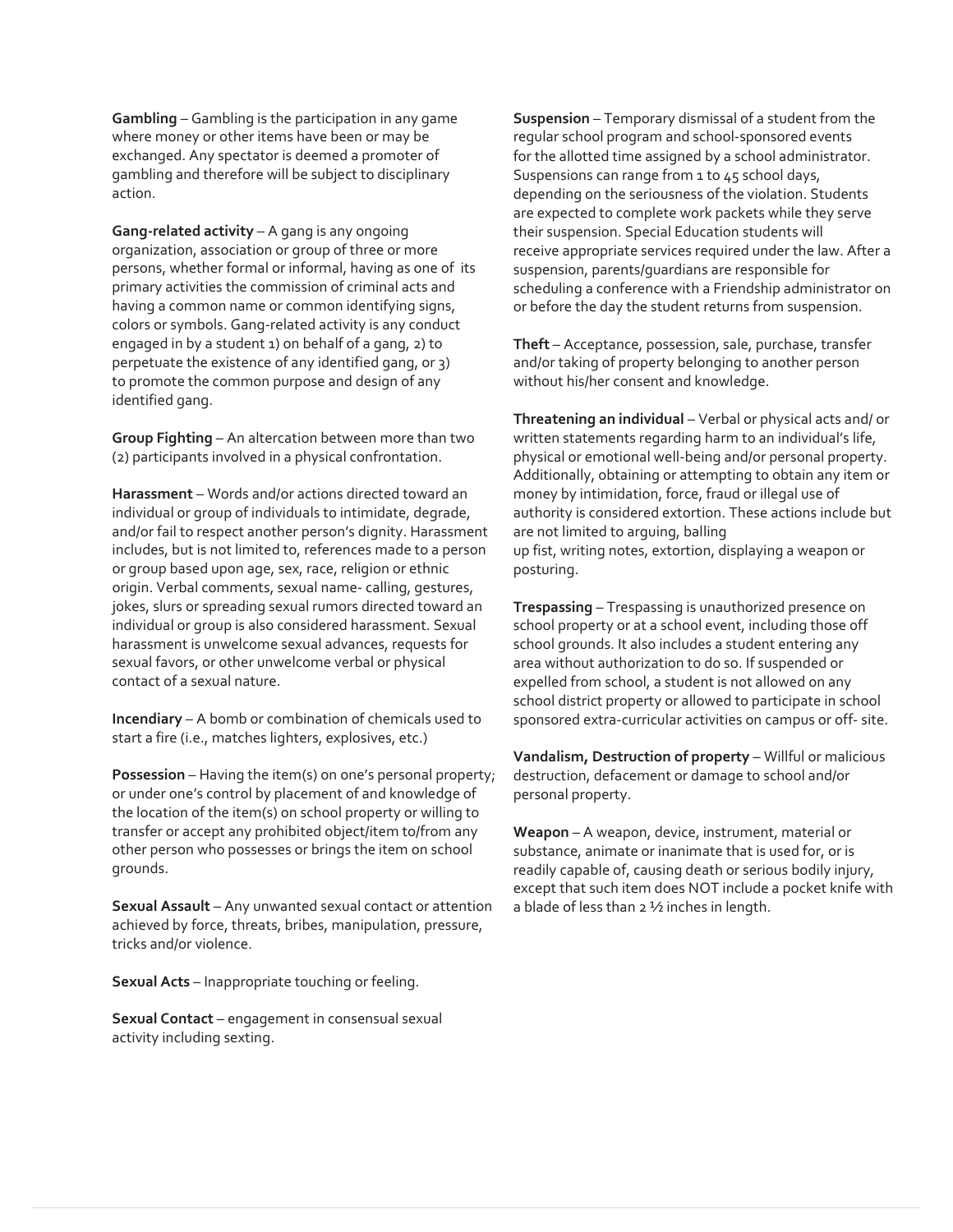# Procedures for Suspension and Expulsion

- 1. All notices regarding disciplinary action will be provided to the parent in writing on the date the school makes a decision to suspend the student and must be signed by a school administrator or designee.
- 2. Students who have been given an out-of-school suspension or expulsion, may not leave school grounds during school hours unless accompanied by a parent/guardian or parent/ guardian designee.
- 3. Short-Term Suspensions: The school administrator or designee may suspend a student for periods of shortterm suspensions for no more than nine (9) cumulative days in a school year.
- 4. Long-term Suspensions of 10 days or more and/or Expulsion: The school administrator or designee may only recommend:
	- a. Long-term suspension of 10 days or more and /or
	- b. Expulsion
- 5. All recommendations for 6-9 day suspensions or expulsions will be reviewed by the FAA School Board of Trustees for a final decision. Note: The Board of Trustees' Discipline Committee does, in the event of disagreement between the Community Office and the school administrator, render the finaldiscipline determination.
- 6. In calculating days of suspension, days served will not include days when school is not in session for students, including but not limited to school closure days, school holidays, spring break and summer break, unless the student is required to attend summer school or extended year services. For example, if the student is suspended on the day before spring break, the days during spring break will not count as days the student served on suspension.
- 7. Once a student is suspended, a student homework packet must be available for a parent to retrieve within one business day.
- 8. For students with IEPs, 504 Plans and students who are in the process of being evaluated for special education who are suspended for more than 10 days in a school year, a multi-disciplinary team will review all relevant educational records contained in the student's file or in possession of the school to determine whether the student's violation of school rules was a manifestation of the student's disability.
- a. If it is determined that the student's behavior was a manifestation of the student's disability, the student will be returned to his/her educational placement.
- b. If it is determined that the student's behavior was not a manifestation of his/her disability, the student's file will be reviewed to determine disciplinary action in accordance with the policies contained in this section.

# Procedures for Appeal

- 1. Upon notification of disciplinary action, a parent/ guardian/student shall have 48 hours to contact the school administrator to request a meeting.
- 2. During the meeting, the school administrator, the student/ parent/guardian shall have the right to review the summary of the incident, present witnesses and evidence on their behalf, cross examine witnesses presented by the school and to request that the school administrator reconsider the disciplinary action.
- 3. In the event that the administrator is unwilling to reconsider the proposed disciplinary action, the student/parent/guardian has the right to appeal any suspension of 10 days or more as well as a recommendation for expulsion by contacting the Arkansas Superintendent within 24 hours of the meeting with the school administrator.
- 4. The student / parent/guardian/ can submit letters from witnesses, character letters, a statement from the student and any other information relevant to the case in writing within 48 hours of contacting the Arkansas Superintendent. The Arkansas Superintendent may also elect to speak with the parent and student regarding the incident.
- 5. The student/parent/guardian may also request as part of their appeal to have a hearing before the representatives or designees of the School Board. The representatives or designees of the Board who will hear the appeal will consist of at a minimum two (2) administrators at the manager level or above.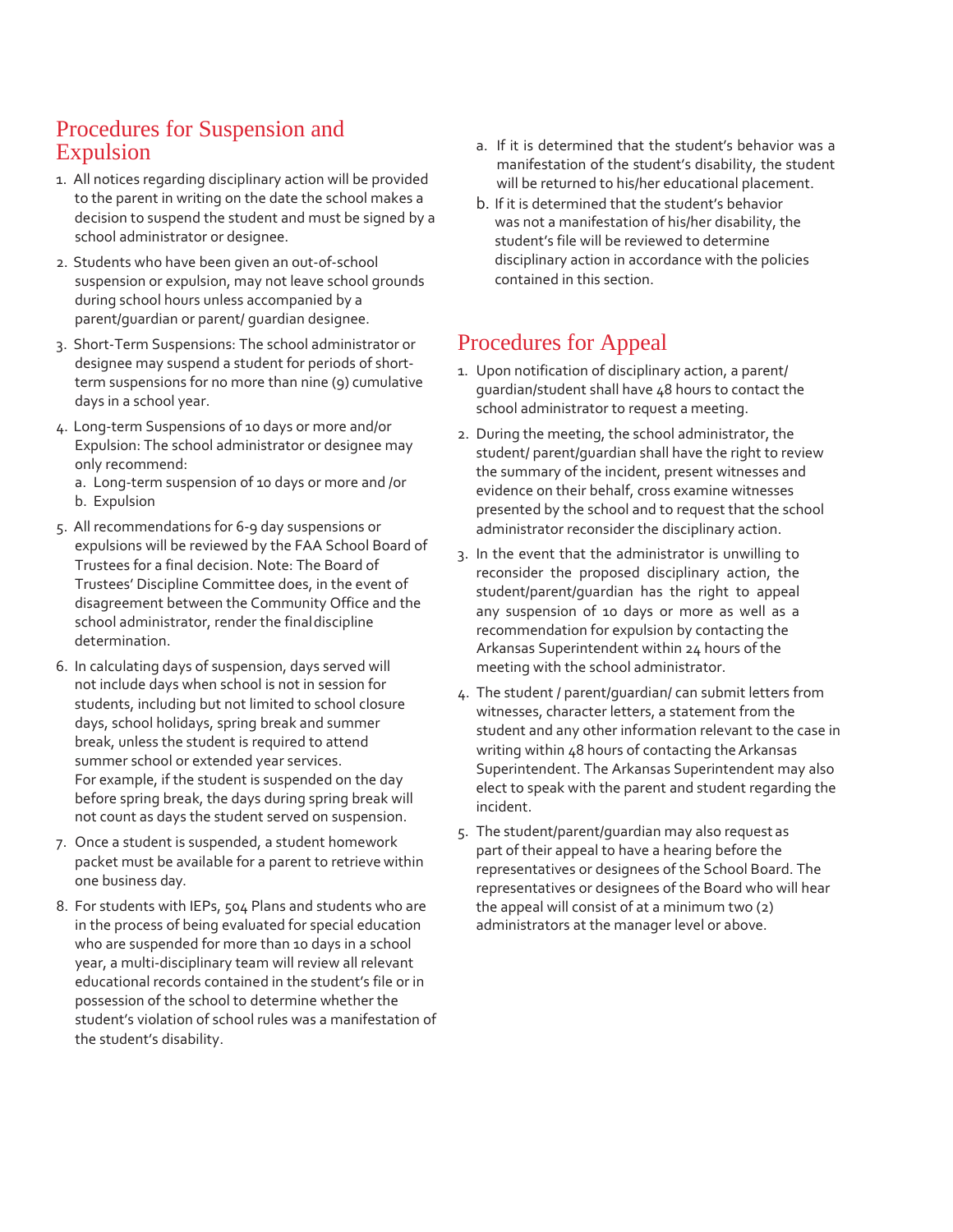# Review and Determinations

- 1. All recommendations for suspensions of 10 days or more and expulsion will be reviewed by the School Board for final determination, regardless of the parent/guardian/student request for appeal. FERPA authorizes disclosure without prior consent to officials and teachers within the school or agency who have a legitimate educational interest and other K-12 schools or school systems to which the student seeks or intends to enroll or is already enrolled as well as post-secondary institutions to which the student seeks to enroll. In the above instances, the student's educational records can be disclosed without prior consent if the person or agency to which the records are being disclosed has a legitimate educational interest.
- 2. In the case of an appeal, additional information submitted by the parent/guardian/student within the 48-hour timeframe, as well as any information obtained from a hearing, if one is requested, will also be considered.

3. Determinations made the Arkansas Superintendent or designees of the School Board shall be final and will be communicated to the parent/ guardian/student and school administration in writing.

**Alternative Programs**: A student may be assigned to or offered the opportunity to participate in alternative programs available if, in the opinion of school officials, such assignment would benefit the student. A student with a disability should be referred to the IEP team to determine appropriate services and placement.